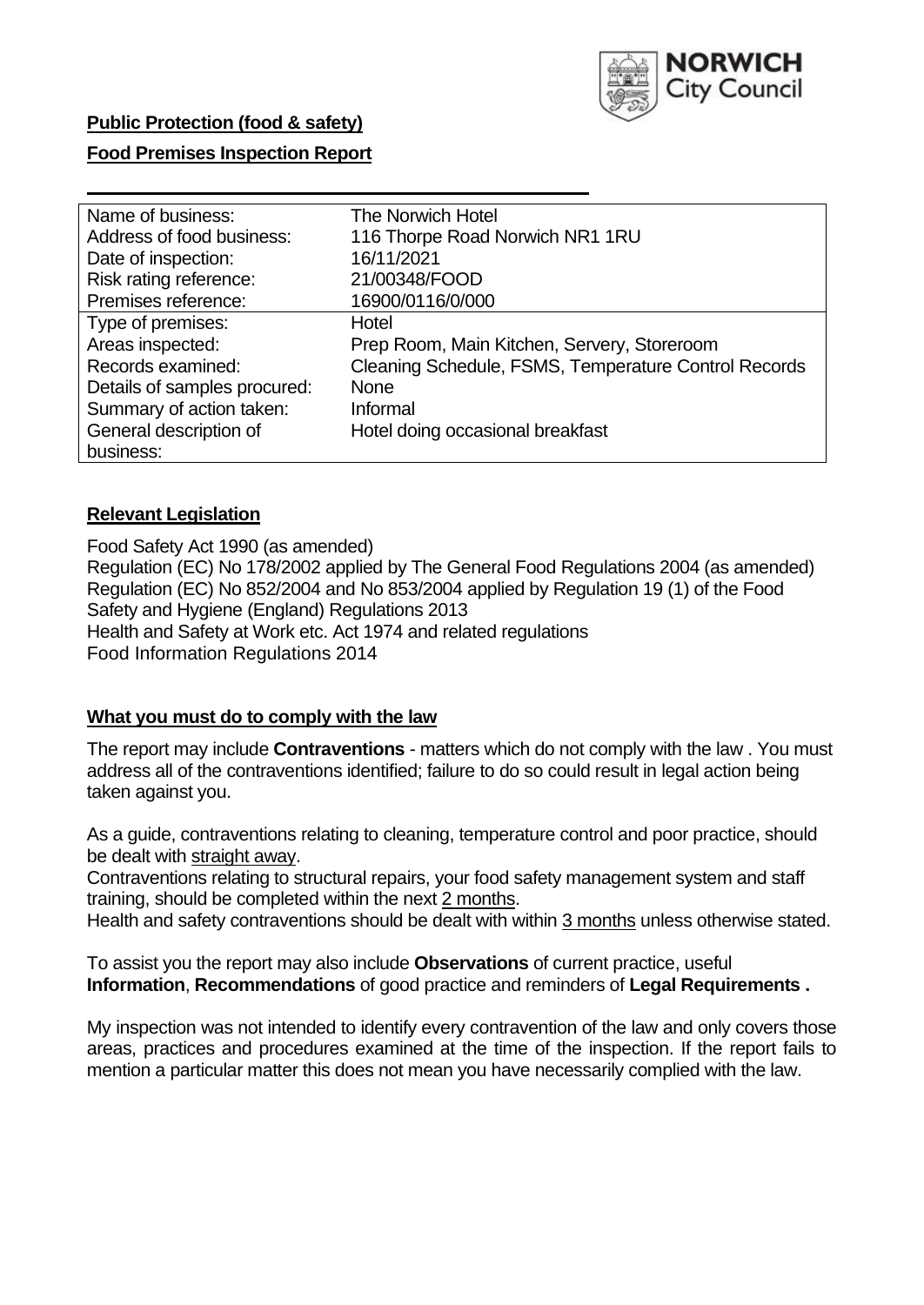# **FOOD SAFETY**

#### **How we calculate your Food Hygiene Rating:**

 The food safety section has been divided into the three areas which you are scored against for the hygiene rating: 1. food hygiene and safety procedures, 2. structural requirements and 3. confidence in management/control procedures. Each section begins with a summary of what was observed and the score you have been given. Details of how these scores combine to produce your overall food hygiene rating are shown in the table.

| <b>Compliance Area</b>                     |          |           |           | <b>You Score</b> |               |    |           |    |          |  |  |
|--------------------------------------------|----------|-----------|-----------|------------------|---------------|----|-----------|----|----------|--|--|
| <b>Food Hygiene and Safety</b>             |          |           |           | $\Omega$         | 5             | 10 | 15        | 20 | 25       |  |  |
| <b>Structure and Cleaning</b>              |          |           | $\Omega$  | 5.               | 10            | 15 | 20        | 25 |          |  |  |
| Confidence in management & control systems |          |           | $\Omega$  | 5                | 10            | 15 | 20        | 30 |          |  |  |
|                                            |          |           |           |                  |               |    |           |    |          |  |  |
| <b>Your Total score</b>                    | $0 - 15$ | <b>20</b> | $25 - 30$ |                  | $35 - 40$     |    | $45 - 50$ |    | > 50     |  |  |
| <b>Your Worst score</b>                    | 5        | 10        | 10        |                  | 15            |    | 20        |    | ÷.       |  |  |
|                                            |          |           |           |                  |               |    |           |    |          |  |  |
| <b>Your Rating is</b>                      | 5        |           |           | 3                | $\mathcal{P}$ |    |           |    | $\Omega$ |  |  |

Your Food Hygiene Rating is 4 - a good standard



## **1. Food Hygiene and Safety**

 with legal requirements. You have safe food handling practices and procedures and all the Food hygiene standards are high. You demonstrated a very good standard of compliance necessary control measures to prevent cross-contamination are in place. Some minor contraventions require your attention. **(Score 5)** 

#### Hand-washing

**Observation** I was pleased to see hand-washing was well managed.

#### Temperature Control

**Observation** I was pleased to see you were able to limit bacterial growth and/or survival by applying appropriate temperature controls at points critical to food safety and that you were monitoring temperatures.

#### **2. Structure and Cleaning**

The structure facilities and standard of cleaning and maintenance are of a generally satisfactory standard but there are some repairs and/or improvements which are required in order for you to comply with the law. Pest control and waste disposal provisions are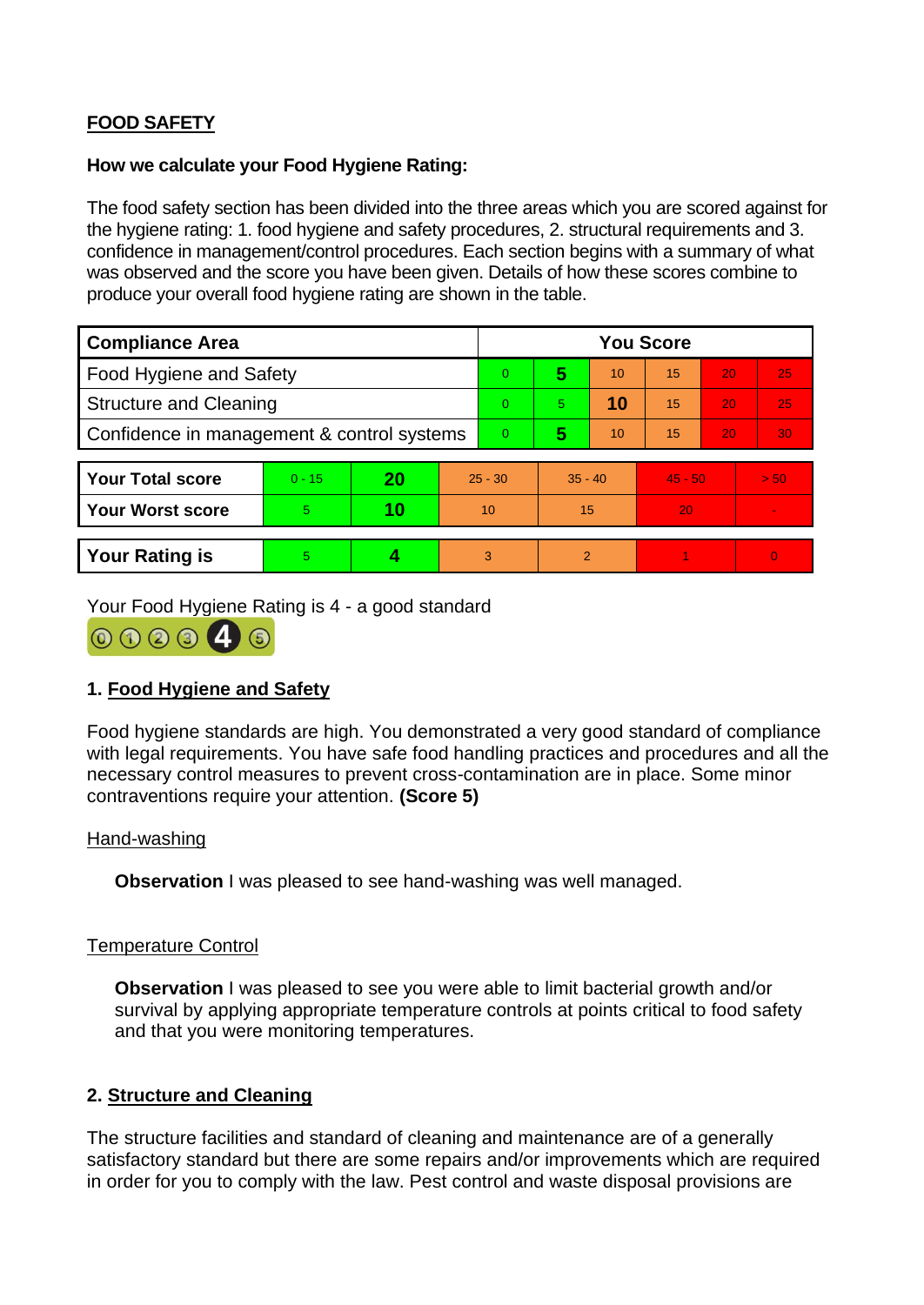adequate. The contraventions require your attention; although not critical to food safety they may become so if not addressed. **(Score 10)** 

### Cleaning of Structure

 **Contravention** The following items could not be effectively cleaned and must be covered or made non-absorbent: (See attached photographs)

- walls
- floors
- unsealed wooden structures

#### Cleaning Chemicals / Materials / Equipment and Methods

**Observation** I was pleased to see that the premises was kept clean and that your cleaning materials, methods and equipment were able to minimise the spread of harmful bacteria between surfaces.

#### **Maintenance**

**Information** Planning going through to gut and refurbish the premises in order to facilitate a new hotel.

 in various rooms, would be better to concentrate in one main area rather than manage **Observation** Premises showing its age, vast kitchen spread out on various levels and the whole back of house.

 from, but still part of, the kitchen. These need to be removed. **(H&S issue see below)**  At the time of my inspection there were a lot of soft furnishings stored within areas off

#### **3. Confidence in Management**

A food safety management system is in place and you demonstrate a very good standard of compliance with the law. You have a good track record. There are some minor contraventions which require your attention. **(Score 5)** 

Type of Food Safety Management System Required

 demonstrate effective control over food spoilage organisms. **Observation** You were date labelling perishable foods appropriately and could

**Observation** You were monitoring (and recording) the temperatures of your fridges and freezers as well as the temperature of cooked/hot-held food and could demonstrate effective systems for controlling bacterial growth and survival.